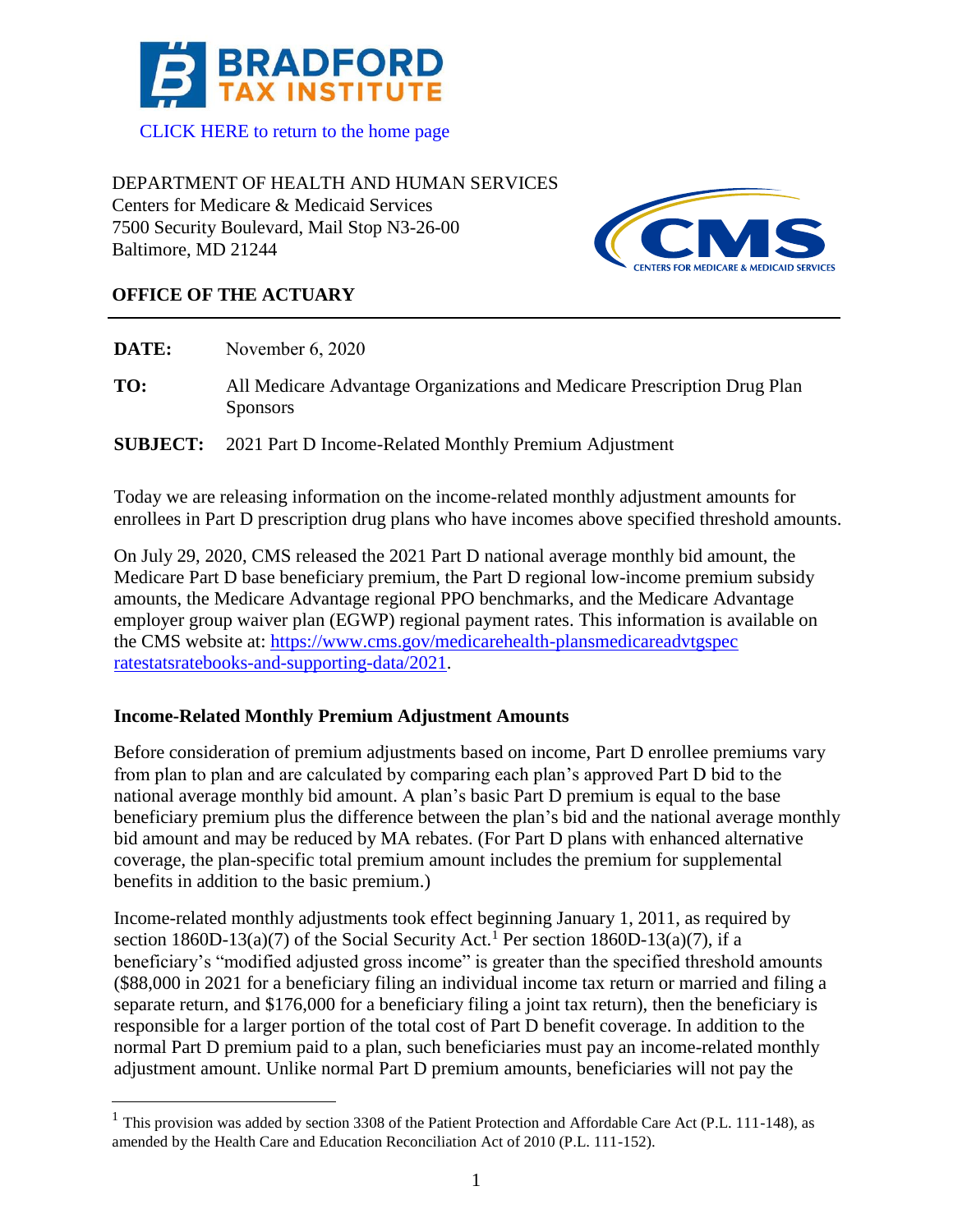Part D income-related monthly adjustment amounts to Part D plans. Instead, the Part D incomerelated monthly adjustment amounts are collected by the federal government.

Shown in the following table are the 2021 Part D income-related monthly adjustment amounts to be paid by beneficiaries who file individual tax returns (including those who are single, heads of households, qualifying widows or widowers with dependent children, or married individuals filing separately who lived apart from their spouses for the entire taxable year), or who file joint tax returns:

| <b>Beneficiaries who file</b><br>individual tax returns<br>with income: | <b>Beneficiaries who file</b><br>joint tax returns with<br>income: | <b>Applicable</b><br>percentage | <b>Part D income-</b><br>related monthly<br>adjustment amount |
|-------------------------------------------------------------------------|--------------------------------------------------------------------|---------------------------------|---------------------------------------------------------------|
| Less than or equal to<br>\$88,000                                       | Less than or equal to<br>\$176,000                                 | N/A                             | \$0.00                                                        |
| Greater than \$88,000 and<br>less than or equal to<br>\$111,000         | Greater than \$176,000<br>and less than or equal to<br>\$222,000   | 35%                             | \$12.30                                                       |
| Greater than \$111,000<br>and less than or equal to<br>\$138,000        | Greater than \$222,000<br>and less than or equal to<br>\$276,000   | 50%                             | \$31.80                                                       |
| Greater than \$138,000<br>and less than or equal to<br>\$165,000        | Greater than \$276,000<br>and less than or equal to<br>\$330,000   | 65%                             | \$51.20                                                       |
| Greater than \$165,000<br>and less than \$500,000                       | Greater than \$330,000<br>and less than \$750,000                  | 80%                             | \$70.70                                                       |
| Greater than or equal to<br>\$500,000                                   | Greater than or equal to<br>\$750,000                              | 85%                             | \$77.10                                                       |

Section 1839(i)(5) of the Act requires all but the highest income threshold established for 2019 to be indexed, beginning in 2020, to the amount by which the average Consumer Price Index (CPI) for the 12-month period ending in August of the preceding year exceeds such average for the 12-month period ending in August 2018. For 2021 this methodology results in an index of 3.4% that is applied to the 2019 thresholds, representing 2-year growth (2019-2020 of 1.9%, 2020-2021 of 1.5%). These results are then rounded to the nearest multiple of \$1,000.

As specified in section 1860D-13(a)(7), the Part D income-related monthly adjustment amounts are determined by multiplying the standard base beneficiary premium, which for 2021 is \$33.06, by the following ratios: (35% − 25.5%)/25.5%, (50% − 25.5%)/25.5%, (65% − 25.5%)/25.5%,  $(80\% - 25.5\%)$ /25.5%, or  $(85\% - 25.5\%)$ /25.5%.